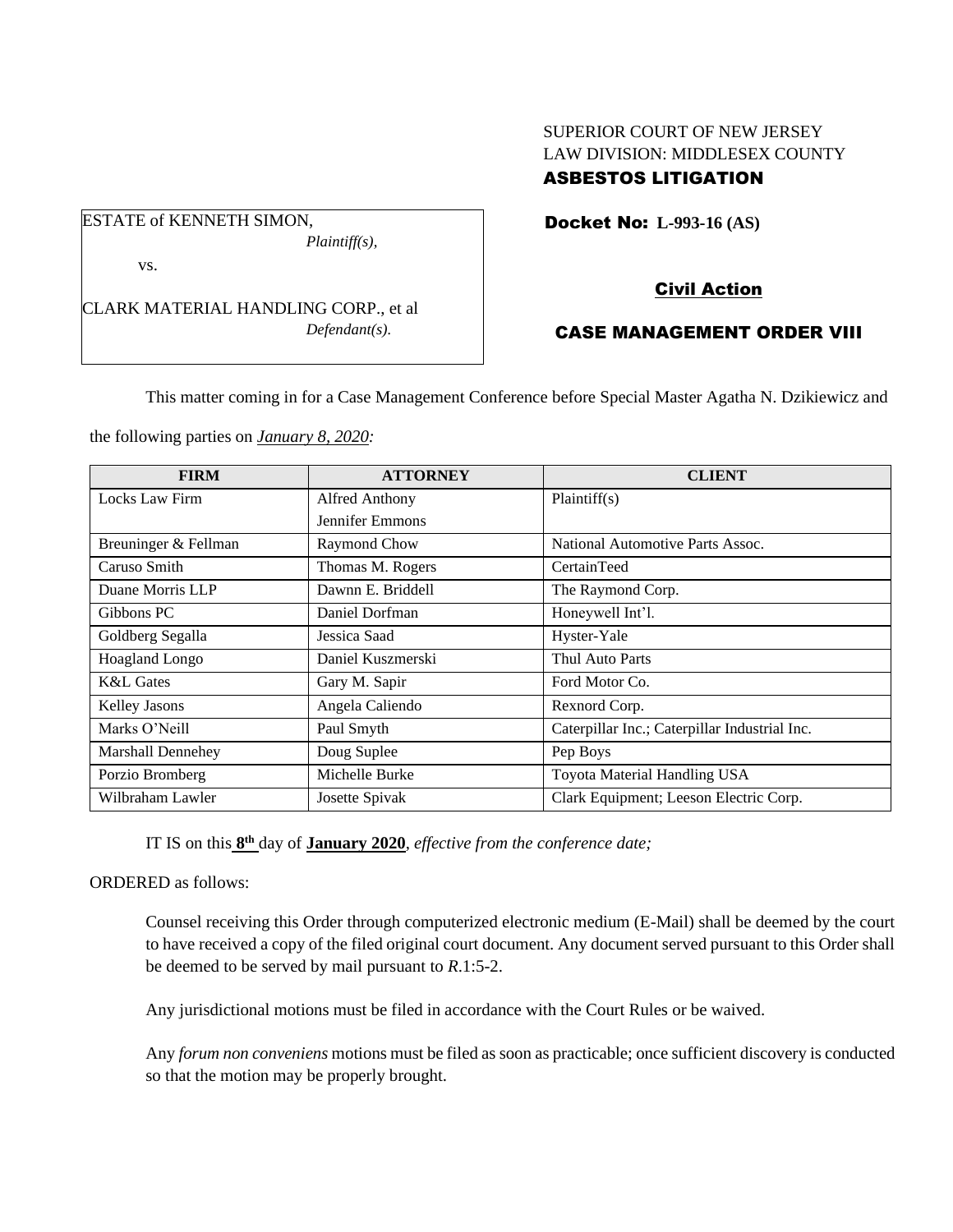## **DISCOVERY**

| April 15, 2020 | Fact discovery, including depositions, shall be completed by this date. Plaintiff's counsel shall      |  |  |
|----------------|--------------------------------------------------------------------------------------------------------|--|--|
|                | contact the Special Master within one week of this deadline if all fact discovery is not<br>completed. |  |  |
| April 15, 2020 | Depositions of corporate representatives shall be completed by this date.                              |  |  |

### **EARLY SETTLEMENT**

June 12, 2020 Settlement demands shall be served on all counsel and the Special Master by this date.

## **MEDICAL EXPERT REPORT**

| June 1, 2020       | Plaintiff shall serve medical expert reports by this date.                                                                                                                                                                                               |
|--------------------|----------------------------------------------------------------------------------------------------------------------------------------------------------------------------------------------------------------------------------------------------------|
| June 1, 2020       | Upon request by defense counsel, plaintiff is to arrange for the transfer of pathology specimens<br>and x-rays, if any, by this date.                                                                                                                    |
| September 14, 2020 | Defendants shall identify its medical experts and serve medical reports, if any, by this date. In<br>addition, defendants shall notify plaintiff's counsel (as well as all counsel of record) of a<br>joinder in an expert medical defense by this date. |

#### **LIABILITY EXPERT REPORTS**

| June 1, 2020       | Plaintiff shall identify its liability experts and serve liability expert reports by this date or<br>waive any opportunity to rely on liability expert testimony.           |
|--------------------|-----------------------------------------------------------------------------------------------------------------------------------------------------------------------------|
| September 14, 2020 | Defendants shall identify its liability experts and serve liability expert reports, if any, by this<br>date or waive any opportunity to rely on liability expert testimony. |

#### **SUMMARY JUDGMENT MOTION PRACTICE**

| June 12, 2020 | Plaintiff's counsel shall advise, in writing, of intent not to oppose motions by this date. |
|---------------|---------------------------------------------------------------------------------------------|
| June 26, 2020 | Summary judgment motions shall be filed no later than this date.                            |
| July 24, 2020 | Last return date for summary judgment motions.                                              |

#### **ECONOMIST EXPERT REPORTS**

- June 1, 2020 Plaintiff shall identify its expert economists and serve expert economist report(s), if any, by this date or waive any opportunity to rely on economic expert testimony.
- September 14, 2020 Defendants shall identify its expert economists and serve expert economist report(s), if any, by this date or waive any opportunity to rely on economic expert testimony.

#### **EXPERT DEPOSITIONS**

October 9, 2020 Expert depositions shall be completed by this date. To the extent that plaintiff and defendant generic experts have been deposed before, the parties seeking that deposition in this case must

 $\_$  , and the set of the set of the set of the set of the set of the set of the set of the set of the set of the set of the set of the set of the set of the set of the set of the set of the set of the set of the set of th